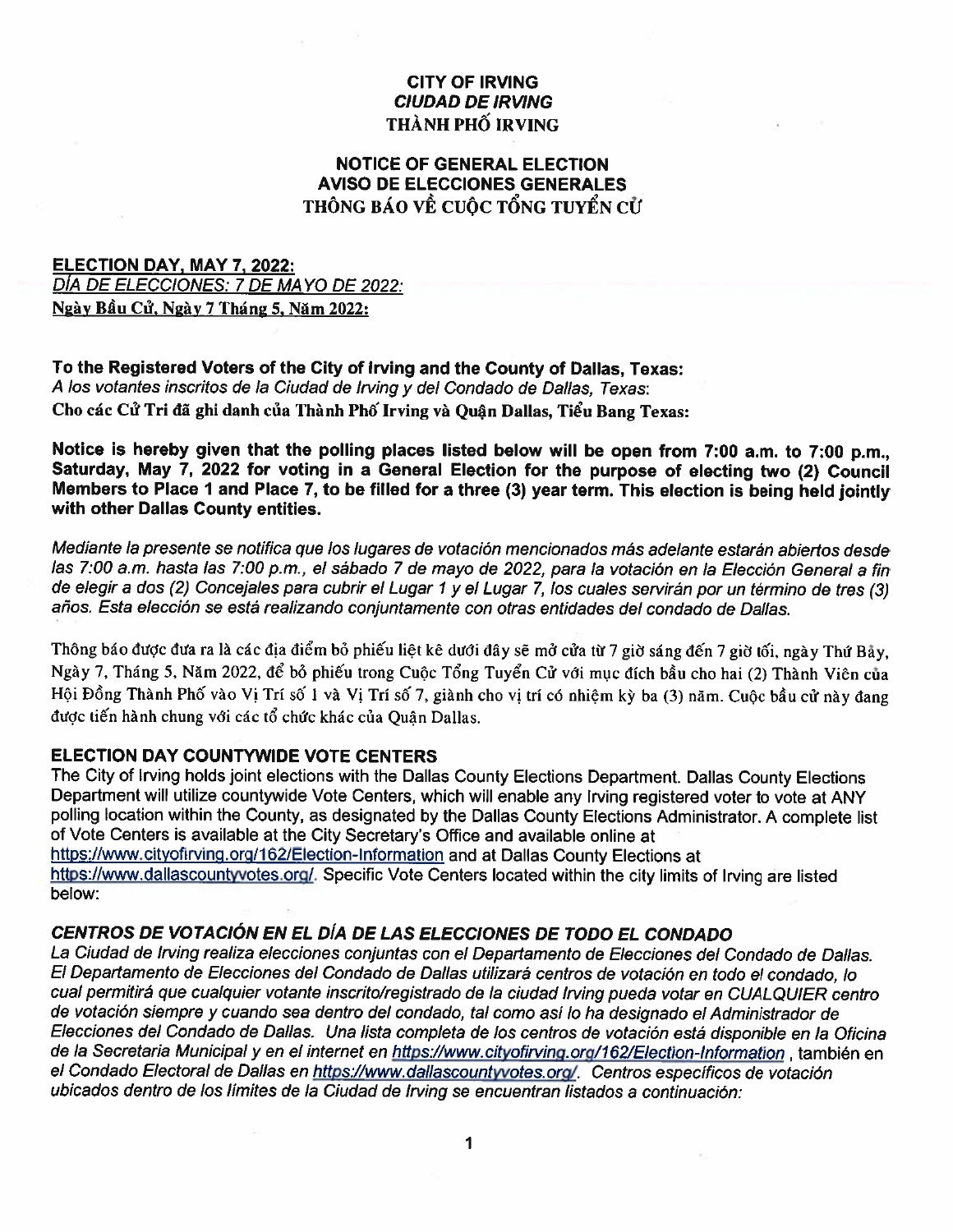# CÁC TRUNG TÂM BỎ PHIẾU CHO NGÀY BẦU CỬ TOÀN QUÂN

Thành Phố Irving tổ chức bầu cử chung với Sở Bầu Cử của Quân Dallas. Văn Phòng Bầu Cử của Quân Dallas sẽ sử dụng các Trung Tâm Bỏ Phiếu trong toàn quân, điều này sẽ cho phép bất kỳ các Cử Trị nào đã đăng ký ở Irving sẽ được phép bỏ phiếu tai BÂT KÝ địa điểm bỏ phiếu nào trong Quân, theo chỉ định từ Quản Trị Viên trong Sở Bầu Cử của Quận. Một danh sách đầy đủ các Trung Tâm Bỏ Phiếu sẽ có sẳn tai văn phòng của Thư Ký Thành Phố và có sẳn trực tuyến tại https://www.cityofirving.org/162/Election-Information và Sở Bầu Cử của Quân Dallas tại https://www.dallascountyvotes.org/. Các Trung Tâm Bỏ Phiếu cu thể nằm trong giới han của Thành Phố Irving sẽ được liệt kê dưới đây:

AS. Johnston Elementary School, Small Gym, <sup>2801</sup> Rutgers Dr., Irving, Texas <sup>75062</sup> Bear Creek Community Church, Breezeway, 2700 Finley Road, Irving, TX 75062 Brandenburg Elementary School, Small Gym, 2800 Hillcrest Dr., Irving, Texas 75062 Britain Elementary School, Small Gym, <sup>631</sup> Edmondson Dr., Irving, Texas <sup>75060</sup> David Crockett Middle School, Spectator Gym Foyer, 2431 Hancock St., Irving, Texas 75061 Freeman Elementary School, Gym, 8757 W. Valley Ranch Pkwy, Irving, Texas 75063 Good Elementary School, Library, 1200 E. Union Bower Rd., Irving, Texas 75061 Houston Middle School, Aux Gym, 3033 W. Country Club Rd., Irving, Texas 75038 Irving Arts Center, Art Lab 1, 3333 N. MacArthur Blvd., Irving, Texas 75062 Irving City Hall, 1<sup>st</sup> Floor Lobby, 825 West Irving Boulevard, Irving, Texas 75060 Irving Fire Station #8, Front Bay, 650 E. Las Colinas Blvd., Irving, Texas 75039 Irving High School, Auditorium Foyer, 900 N. O'Connor Rd., Irving, Texas 75061 JO, Davis Elementary School, Classroom 108/109, <sup>310</sup> Davis Dr., Irving, Texas <sup>75061</sup> L.B. Barton Elementary School, Small Gym, 2931 Conflans Rd., Irving, Texas 75061 Lively Elementary School, Main Hallway, 1800 Plymouth Dr. W., Irving, Texas 75061 MacArthur High School, Spectator Gym Foyer, <sup>3700</sup> N. MacArthur Blvd., Irving, Texas <sup>75062</sup> Mustang Park Recreation Center, Gym, 2223 Kinwest Pkwy., Irving, Texas 75063 Nimitz High School, Auditorium Foyer, 100W. Oakdale Rd., Irving, Texas <sup>75060</sup> North Lake College, "F" Building, Rm F105, 5001 N. MacArthur Blvd., Irving, Texas 75038 Oak Haven United Methodist Church, Fellowship Hall, <sup>1600</sup> N. Irving Heights Dr., Irving, Texas <sup>75061</sup> Otis Brown Elementary School, Small Gym, 2501 W. Tenth St., Irving, Texas 75060 Sally B. Elliott Elementary School, Small Gym, 1900 5. Story Rd., Irving, Texas 75060 Thomas Haley Elementary School, Small Gym, <sup>3601</sup> Cheyenne St., Irving, Texas <sup>75062</sup> University of Dallas, Cardinal Farrell HaIl, 2815 Lynch Circle, Irving, Texas 75062 Valley Ranch Branch Library, Meeting Room, <sup>401</sup> Cimarron Trail, Irving, Texas <sup>75063</sup> W. T. Hanes Elementary School, Small Gym, <sup>2730</sup> Cheyenne St., Irving, Texas <sup>75062</sup>

### EARLY VOTING: VOTACIÓN ANTICIPADA:

BỔ PHIẾU SỚM:

Registered voters of the City of Irving and all residents that are registered voters in Dallas County, Texas are eligible to vote at any of the Early Voting locations. <sup>A</sup> complete list of early voting locations is available at the City Secretary's Office and available online at https://www.cityofirving.org/162/Election-Information and at Dallas County Elections at https://www.dallascountyvotes.org/.

Los votantes inscritos de la Ciudad de Irving y todos los residentes que están registrados para votar en el condado de Dallas, Texas están aptos para votar en cualquiera de los lugares de Votación Anticipada. Una lista completa de los lugares de votación anticipada está disponible en la página del sitio web de la Oficina de Ia Secretaria de la Ciudad y en el internet en https://www.cityofirving.org/162/Election-Information, también en la página web de Elecciones del Condado de Dallas en https://www.dallascountyvotes.org/.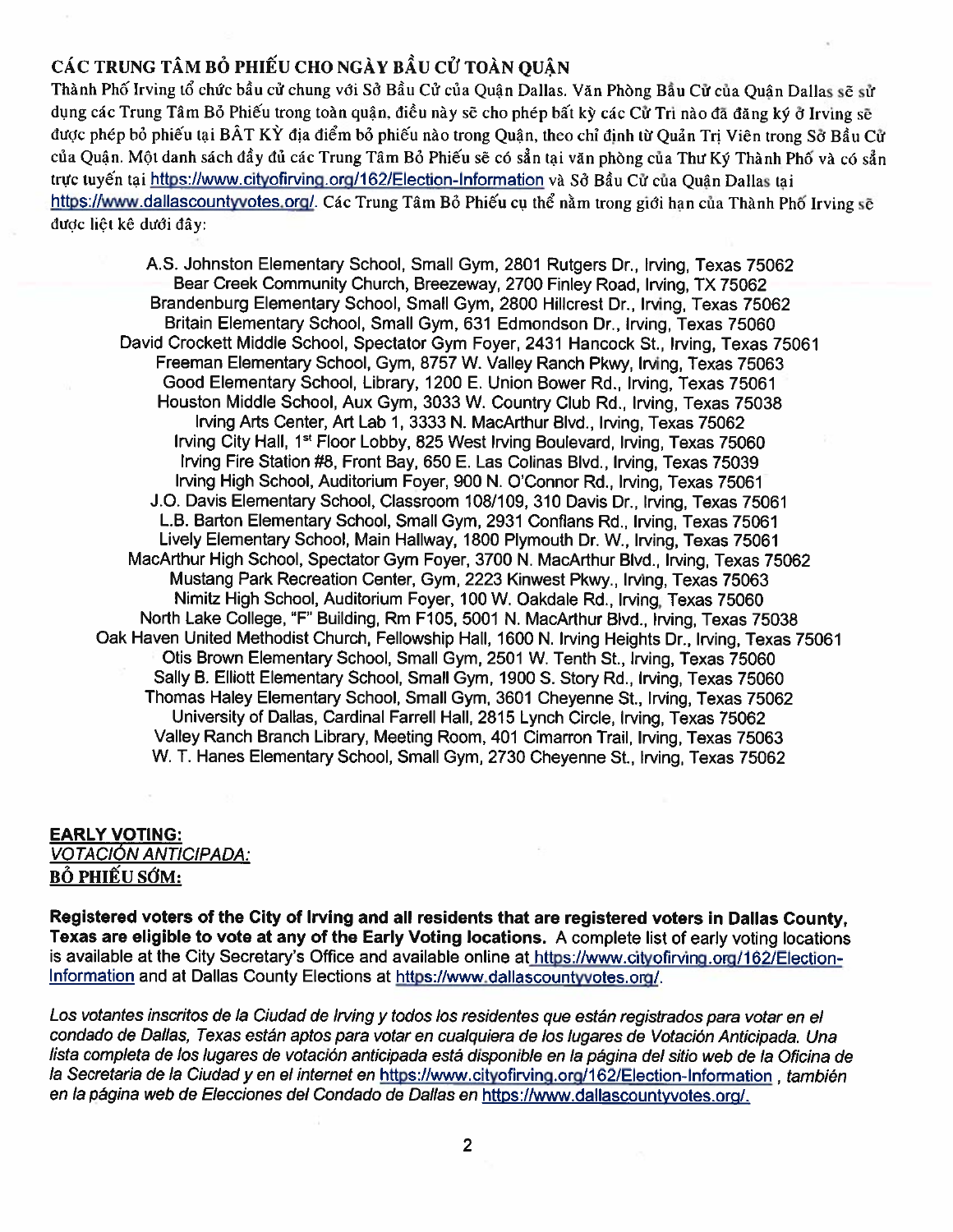Tất cả các Cử Tri đã đăng ký của Thành Phố Irving và các Cư Dân đã đăng ký trong Quận Dallas, Tiểu Bang Texas đều có đủ điều kiện để bỏ phiếu tại bất kỳ địa điểm Bỏ Phiếu Sớm nào. Một danh sách có đầy đủ các địa điểm Bỏ Phiếu Sớm sẽ có sẳn tai văn phòng của Thư Ký Thành Phố và có sẳn trực tuyến tai https://www.cityofirving.org/162/Election-Information và Sở Bầu Cử của Quân Dallas tai https://www.dallascountyvotes.org/.

The main permanen<sup>t</sup> early voting location for early voting by persona<sup>l</sup> appearance is: El centro electoral permanente principal para la votación anticipada yendo personalmente es: Địa điểm cố định chính cho Bỏ Phiếu Sớm dành cho các cá nhân tham dự bỏ phiếu sớm tai:

#### George L. Allen, Sr. Courts Building, Main Lobby, <sup>600</sup> Commerce Street, Dallas, Texas 75202

The branch early voting locations for early voting by persona<sup>l</sup> appearance in Irving are: Las sedes de votación anticipada yendo personalmente en Irving son: Các địa điểm chi nhánh cho Bỏ Phiếu Sớm dành cho các cá nhân tham dự bỏ phiếu sớm tại Irving:

Bear Creek Community Church, Breezeway, <sup>2700</sup> Finley Road, Irving, TX <sup>75062</sup> Irving Arts Center, Art Lab 1, <sup>3333</sup> N. MacArthur Blvd., Irving, Texas <sup>75062</sup> Irving City Hall, Main Lobby, <sup>825</sup> West Irving Boulevard, Irving, Texas <sup>75060</sup> North Lake Campus- Dallas College, "F" Building, Rm F105, <sup>5001</sup> N. MacArthur Blvd., Irving, Texas <sup>75038</sup> Valley Ranch Library, Program Room 150, <sup>401</sup> Cimarron Trail, Irving, Texas <sup>75063</sup>

# Days and hours for Early Voting by Personal Appearance:

Los días y horarios de la Votación Anticipada yendo personalmente son: Ngày và giờ dành cho các Cá Nhân tham dư Bỏ Phiếu Sớm:

| April (Abril) 25 - April (Abril) 29<br>Monday (Lunes) - Friday (Viernes)<br>Từ ngày 25 tháng Tư đến ngày 29 tháng Tư<br>Thứ Hai đến Thứ Sáu |                                   |                            | 8:00 a.m. - 5:00 p.m.       |
|---------------------------------------------------------------------------------------------------------------------------------------------|-----------------------------------|----------------------------|-----------------------------|
|                                                                                                                                             |                                   | $8$ giờ sáng – 5 giờ chiều |                             |
| April (Abril) 30                                                                                                                            | Saturday (Sábado)                 |                            | $8:00$ a.m. $-5:00$ p.m.    |
| Ngày 30 tháng Tư                                                                                                                            | Thứ Bảy                           |                            | $8$ giờ sáng – 5 giờ chiều  |
| May (Mayo) 1                                                                                                                                | <b>Sunday (Domingo)</b>           |                            | 12:00 p.m. - 6:00 p.m.      |
| Ngày 1 tháng Năm                                                                                                                            | Chủ Nhật                          |                            | $12$ giờ trưa – 6 giờ chiều |
| May (Mayo) 2 - May (Mayo) 3                                                                                                                 | Monday - Tuesday (Lunes - Martes) |                            | 7:00 a.m. - 7:00 p.m.       |
| Từ ngày 2 tháng Năm đến ngày 3 tháng Năm<br>Thứ Hai đến Thứ Ba                                                                              |                                   |                            | 7 giờ sáng – 7 giờ chiều    |

### APPLICATIONS FOR BALLOTS TO BE VOTED BY MAIL:

Solicitudes de boletas electorales para votar por correo: Các đơn cho phiếu bầu được bỏ phiếu qua đường Bưu Điên:

Applications for early voting ballots by mail must be received by Dallas County at the following address no later than Tuesday, April 26, <sup>2022</sup> by 4:30 p.m.:

Las solicitudes de boletas electorales para votar por anticipado por correo deberán ser recibidas en el condado de Dallas a más tardar el martes, 26 de abril de 2022, antes de las 4:30 p.m. en la siguiente dirección:

Các đơn xin Bỏ Phiếu Sớm qua đường Bưu Điện phải được Quận Dallas nhận tại địa chỉ sau đây không muộn hơn Thứ Ba, ngày 26 tháng Tư năm 2022 trước 4 giờ 30 chiều:

3